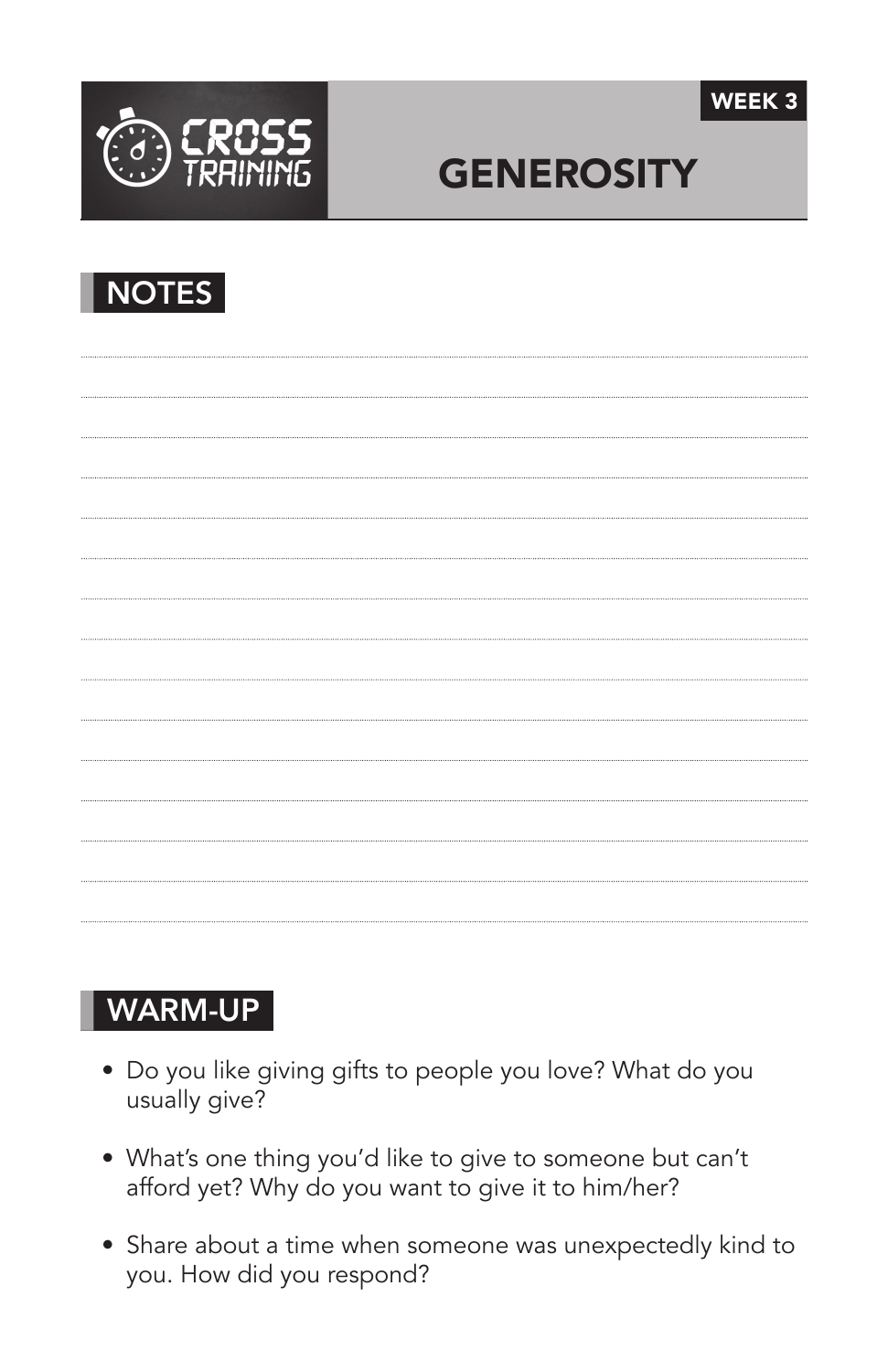#### **WORD**

*". . . give, and it will be given to you. Good measure, pressed down, shaken together, running over, will be put into your lap. For with the measure you use it will be measured back to you."* Luke 6:38

Generosity is using our time, money, talents, and other God-given resources to help others. However, it's sometimes hard to give. When this happens, we go back to God's Word. The Bible reminds us that God knows all our needs and cares for us (Matthew 6:24-35). The Apostle Paul also tells us that God will supply our *every* need when we give generously to others (Philippians 4:19). God's greatest act of generosity is Jesus Christ. When we received salvation from Jesus, we were given the free gift of eternal life. Knowing how richly blessed we already are in Jesus results in a life of generosity. In this lesson, we will learn how we can be generous to others as well.

#### Give generously. 1

*The point is this: whoever sows sparingly will also reap sparingly, and whoever sows bountifully will also*  reap bountifully. **2 CORINTHIANS 9:6** 

The Bible promises rewards and blessings for our generosity —based on the measure we used to give. The more generous we are, the more we will reap. Why do you think it's hard to give generously? Why is it hard to give when we don't look to God as our source?

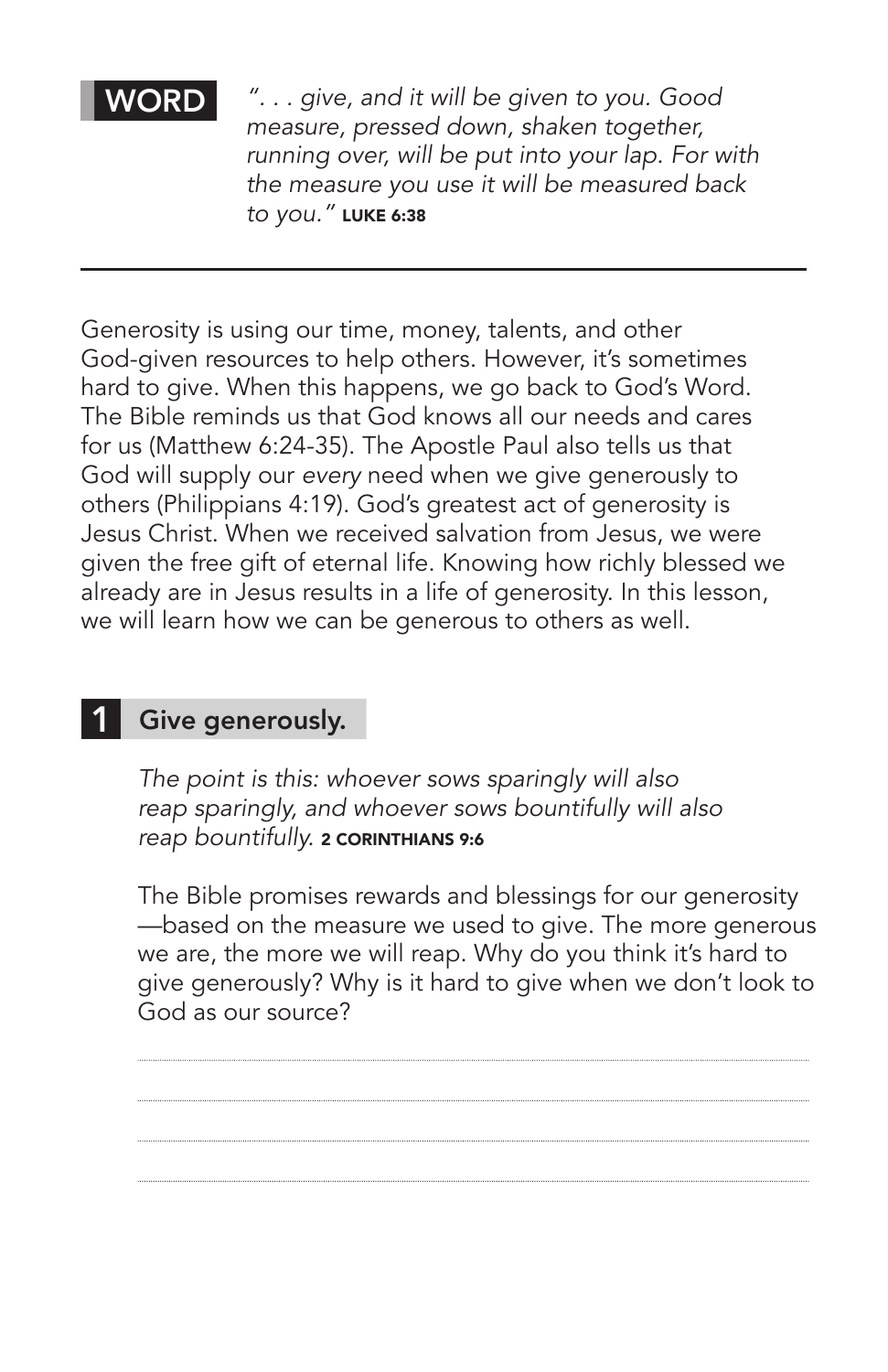## 2 Give freely.

*Each one must give as he has decided in his heart, not reluctantly or under compulsion . . . 2 CORINTHIANS 9:7* 

We can give freely because we have received freely—of God's love, mercy, and grace. As we trust God for provision, we can give freely, with glad and sincere hearts. We should not fear lack, because God honors our giving by enriching and blessing us (Proverbs 11:25). Why should we not give *reluctantly or under compulsion?*

## **3** Give cheerfully.

*Each one must give as he has decided in his heart, not reluctantly or under compulsion, for God loves a cheerful giver.* 2 Corinthians 9:7

We can give, but not do so joyfully and cheerfully. To give cheerfully is to be so content in God's provision that we graciously share and give, without holding back. God loves this and this is how He wants us to give. What does a reluctant giver look like? Why does God not like this?